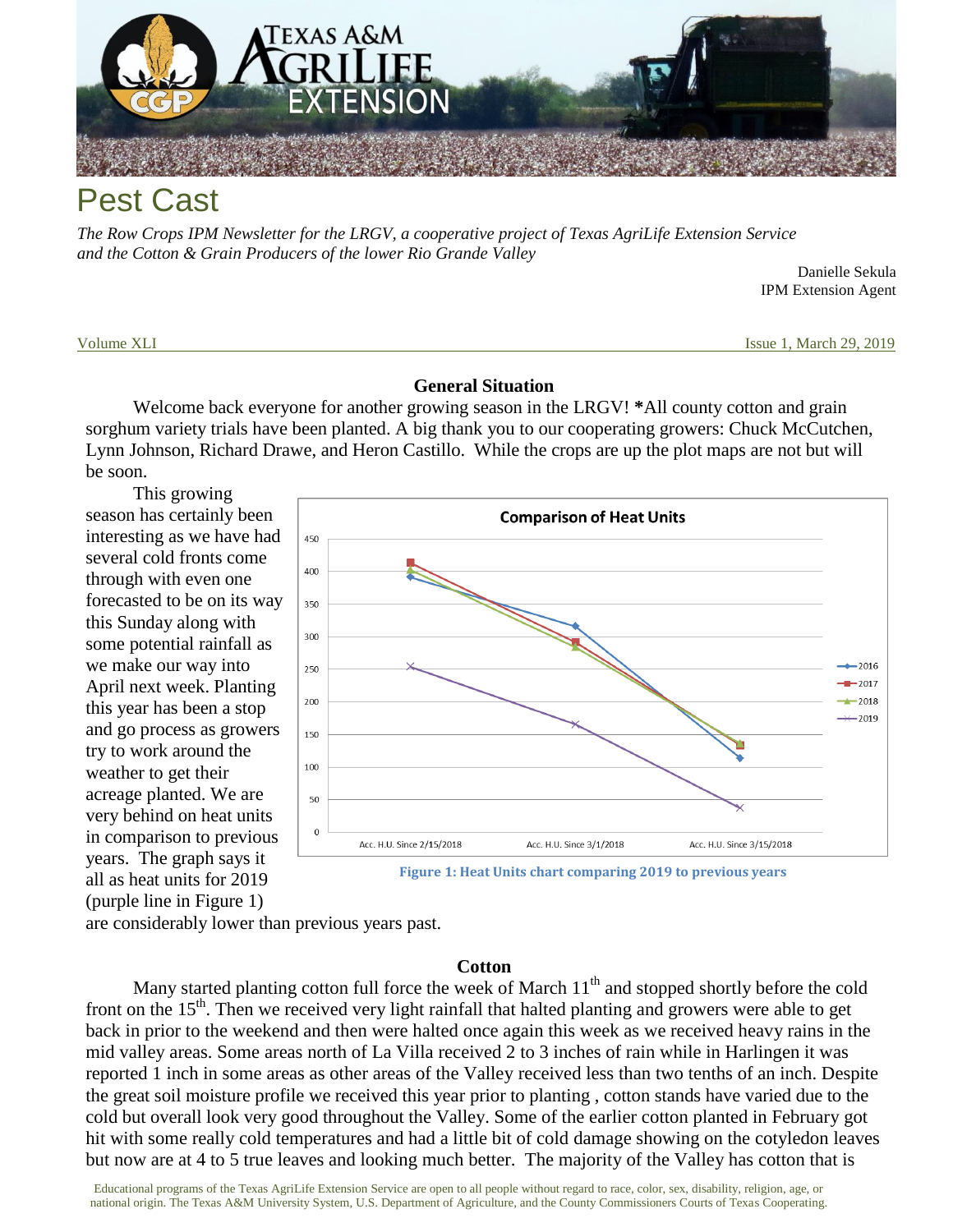barely receiving its first to second true leaf or has just emerged and is in the cotyledon stage. According to the Texas Boll Weevil Eradication program as of March  $20<sup>th</sup>$ last week they were showing 106,433 acres of cotton planted with estimation of being 50% complete with cotton planting in the Lower Rio Grande Valley. As we continue to plant cotton we want to encourage producers to leave access around entire perimeter of field to be able to monitor trapping along with applying ground applications in case of weevil detection. Producers are also asked to please contact Boll Weevil office in their area to report acreage planted in cotton to insure there are



**Figure 2: Cotton at 4-5 true leafs**

no fields that are missed causing potential of weevil infestation. Reminder: any acreage planted in cotton will be monitored the entire year regardless if it is carried to harvest or destroyed early. Acreage planted in cotton this season will also be monitored next year as a carry-over field regardless of what crop is planted the following year. Thanks to all our LRGV cotton growers for their continued support working together with the Texas Boll Weevil Eradication program.

Cotton across the Valley is very clean right now. Have not picked up on any thrips yet but expect to see some soon especially for those fields near onions as harvest for them has already begun. We have started to see a couple of adult cotton aphids in a handful of fields starting to make their way in. We have even picked up on a tiny bit of spider mites but with the recent rains and expected rains we will see if they will even be around in the next weeks to come or if the rain will knock them down. We have been approved for Section 18 label for Sulfoxaflor (Transform) in cotton for control of tarnished plantbugs. This Section 18 Emergency Exemption is effective March 1, 2019 and expires October 31, 2019. You can find the label as well as the Pest Cast and other info at: <https://southtexas.tamu.edu/programs-and-services/ipm/>

**Grain Sorghum**

Noticing much limited acreage of grain sorghum planted this year across the Valley. Most grain sorghum is at V2 to V4 stage but I did see some V7 sorghum. In the older sorghum at V7 we did find some pockets of sugarcane aphids present. Sugarcane aphids have been consistently present since last June with high numbers here in the Valley in late October into November of 2018 on sweet Sudan, other forage sorghums as well as volunteer sorghum. I just want growers that have sorghum to be aware of this and be monitoring your sorghum and as we get further into the season I will be giving updates. We have been approved for the Section 18 label for use of Sulfoxaflor (Transform) in grain sorghum for control of sugarcane aphid and will be receiving a label within a weeks' time. When we do I will announce it in the Pest Cast and have it available in the website link above.



**Figure 3: Cotton aphid winged adult**



**Figure 4: Sugarcane aphids on sorghum leaf this year 2019**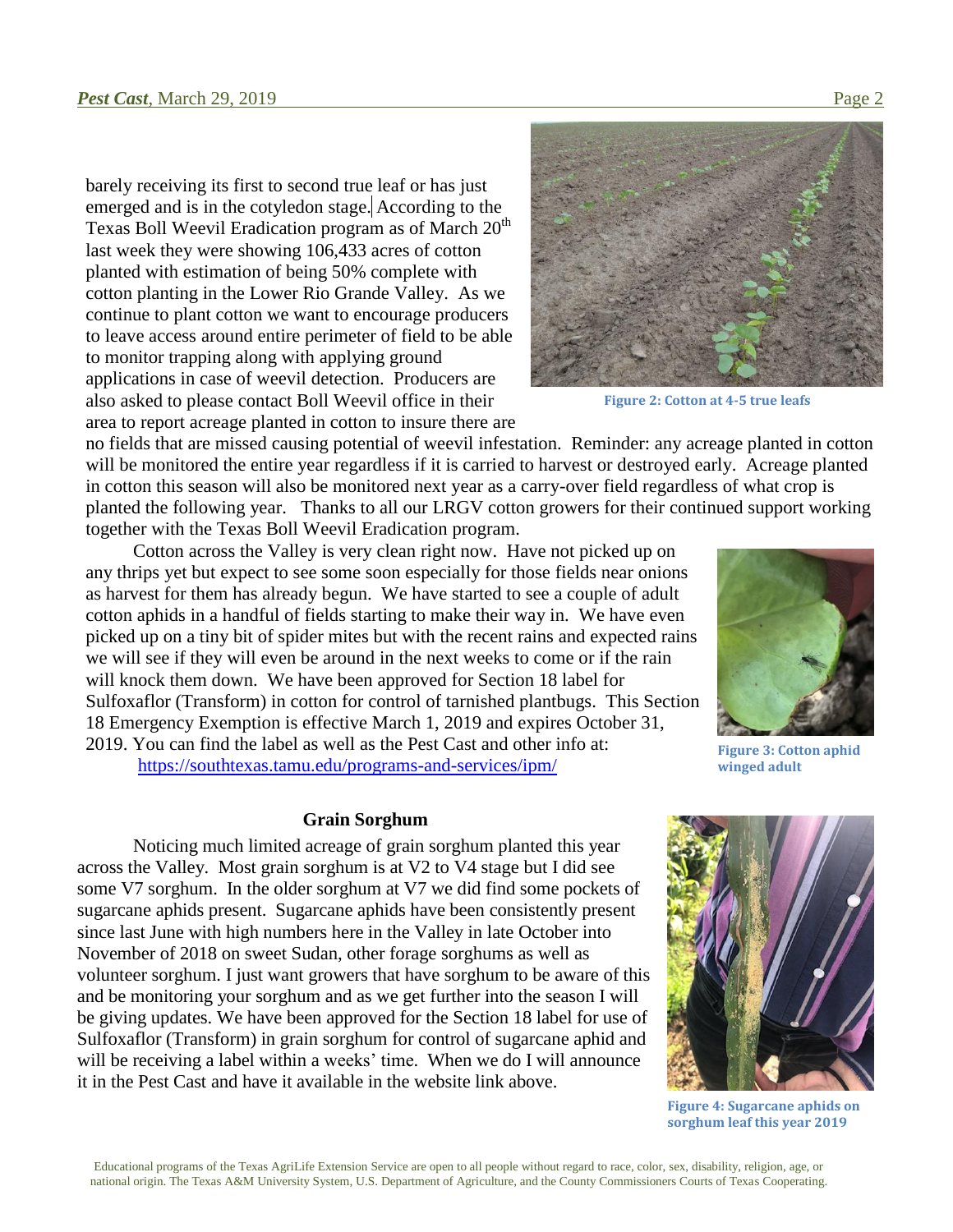#### **Corn**

We have corn in all stages. Some of the early planted corn was hurt early on by the cold showing a little yellowing with burnt tips but has managed to grow out of the cold spell and is looking very good right now. Some growers had trouble early on having to replant several acres of corn that was eaten and pulled up by wild hogs, javelinas and sandhill cranes. Other than that the corn acreage across the Valley is up from last year and as far as any pests go it is looking very clean. Saw many growers just applying herbicides over top of corn this week for weed management.



**Figure 5: Corn**

### **Sunflowers and Sesame**

Sunflower stands out in McCook are looking beautiful and was not picking up on any pests of concern. There is a little bit of sesame that is up and will be more acreage planted in the next weeks to come as well so we will be monitoring sesame and giving updates as well when necessary.

#### **Sponsorship**

Past sponsors and new sponsors thank you so much for supporting our local IPM program. Really happy to be your IPM-agent and look forward to this growing season. We have several projects we are working on and hope to generate some good data this



**Figure 6: Sunflowers**

growing season to share with our growers. If anyone would still like to sponsor there is still time and your support is greatly appreciated. If you would like more information on the sponsorship levels or have any questions feel free to email or call me. Thank you.

### **Danielle Sekula Extension Agent- IPM**

Texas A&M AgriLife Extension/ District 12 2401 East Highway 83/ Weslaco, TX 78596 Tel. 956. 968.5581 ext. 5608 [Danielle.Sekula@ag.tamu.edu](mailto:Danielle.Sekula@ag.tamu.edu)